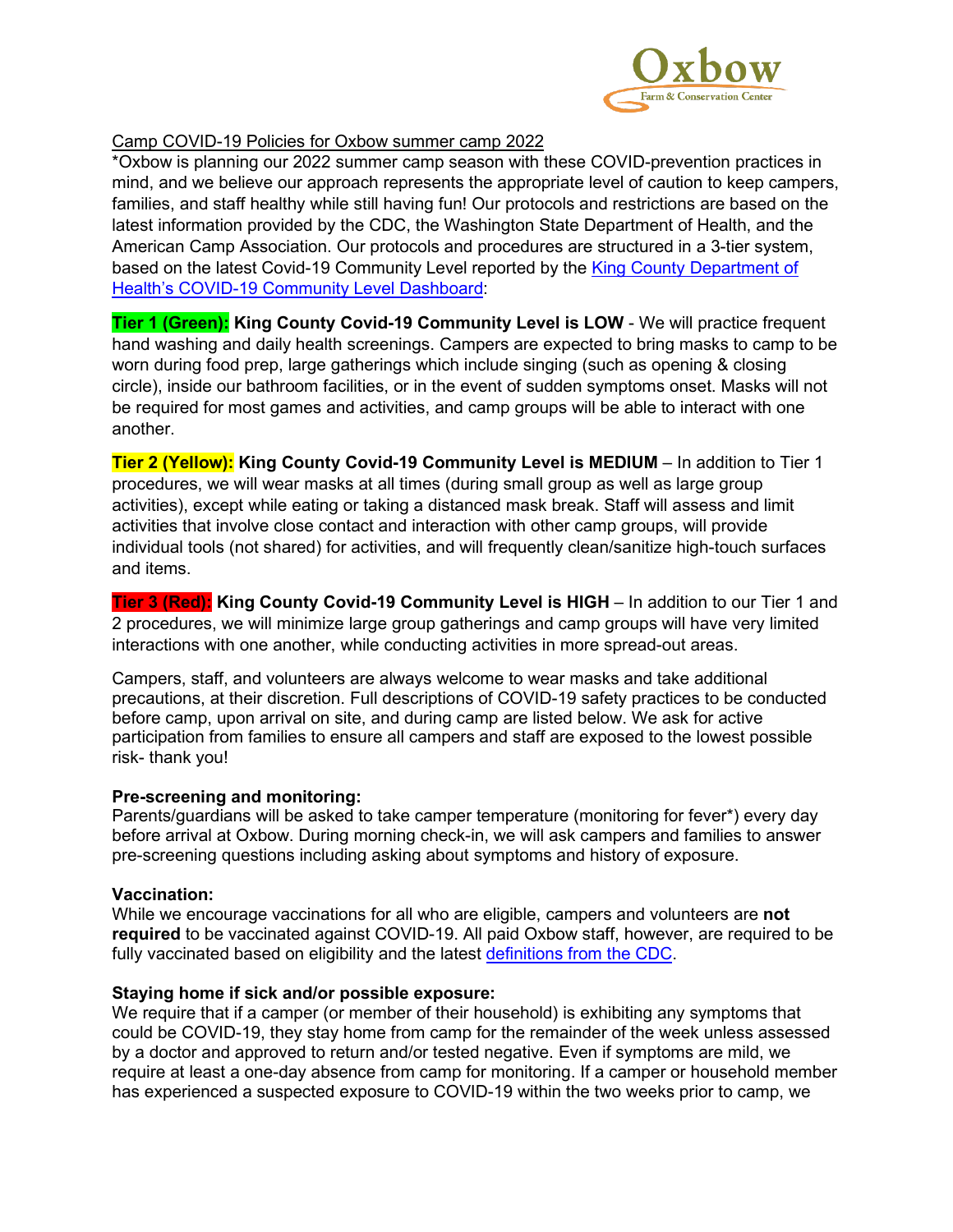ask that you monitor your camper closely for symptoms and recommend seeking a PCR test no more than 3 days after the suspected exposure, but early enough that you will receive results before the start of camp. Our staff will be following the same procedure, informed by [CDC's](https://www.cdc.gov/coronavirus/2019-ncov/php/public-health-recommendations.html)  [guidance,](https://www.cdc.gov/coronavirus/2019-ncov/php/public-health-recommendations.html) the WA Department of Health Guidance [for Childcare, Youth Development and Day](https://www.doh.wa.gov/Portals/1/Documents/1600/coronavirus/DOH-OSPI-DYCF-SchoolsChildCareGuidance.pdf)  [Camps,](https://www.doh.wa.gov/Portals/1/Documents/1600/coronavirus/DOH-OSPI-DYCF-SchoolsChildCareGuidance.pdf) and the [American Camp Association \(ACA\) guidance.](https://www.acacamps.org/resource-library/coronavirus/camp-business/camp-operations-guide-summer-2020)

If your camper tests positive for COVID-19, they will need to stay home from camp for at *least* 5 days following the positive test result (see "return to camp" criteria below.) If you must cancel your registration or your camper/s must stay home for a portion of the camp week due to COVID or COVID exposure, you are protected by our camp cancellation policy[:](https://www.oxbow.org/education/summercamp/summer-camp-policies/) <https://www.oxbow.org/education/summercamp/summer-camp-policies/>

On site, staff will be alert for symptoms, including:

- Fever\*, cough or shortness of breath, or other [symptoms](https://www.cdc.gov/coronavirus/2019-ncov/symptoms-testing/symptoms.html) of COVID-19
- Staff will check temperature using a forehead thermometer if symptoms develop.

Campers may return to camp once they meet all the following criteria:

- Are symptom-free for 24 hours
- Are fever-free for 24 hours without the use of fever-reducing medications
- If tested for COVID-19, have received either a negative antigen (at-home) test result or a negative PCR (testing center) test result.

### **Supplies:**

What to bring to camp is detailed [here.](https://www.oxbow.org/education/summercamp/summer-camp-faq/#bring) Campers are asked to bring their own face mask (cleaned or replaced daily) and, if available, work gloves and notebook or journal (including pens, pencils, colors), in addition to their own water bottle, lunch, and all utensils, in order to minimize sharing.

Surface sanitizer, extra masks, gloves, soap, paper products, and first aid supplies will be available at various locations around the farm. Camp staff are also equipped with 1<sup>st</sup> Aid and extra COVID safety gear at all times.

### **Pick up and Drop Off:**

Hand washing stations will be set up at the entrance of Oxbow for campers to clean their hands upon arrival at Oxbow.

Parents and other individuals who are on-site during drop off will also be required to wear masks as needed based on our 3-tier COVID protocols listed above, unless exempt based on [Governor Inslee's mandate.](https://medium.com/wagovernor/inslee-announces-statewide-mask-mandate-812c9ba7a92)

<sup>\*</sup>For the purpose of this guidance, fever is defined as subjective fever (feeling feverish) or a measured temperature of 100.4°F (38°C) or higher. Note that fever may be intermittent or may not be present in some people, such as those who are elderly, immunocompromised, or taking certain fever-reducing medications (e.g., nonsteroidal antiinflammatory drugs [NSAIDS]).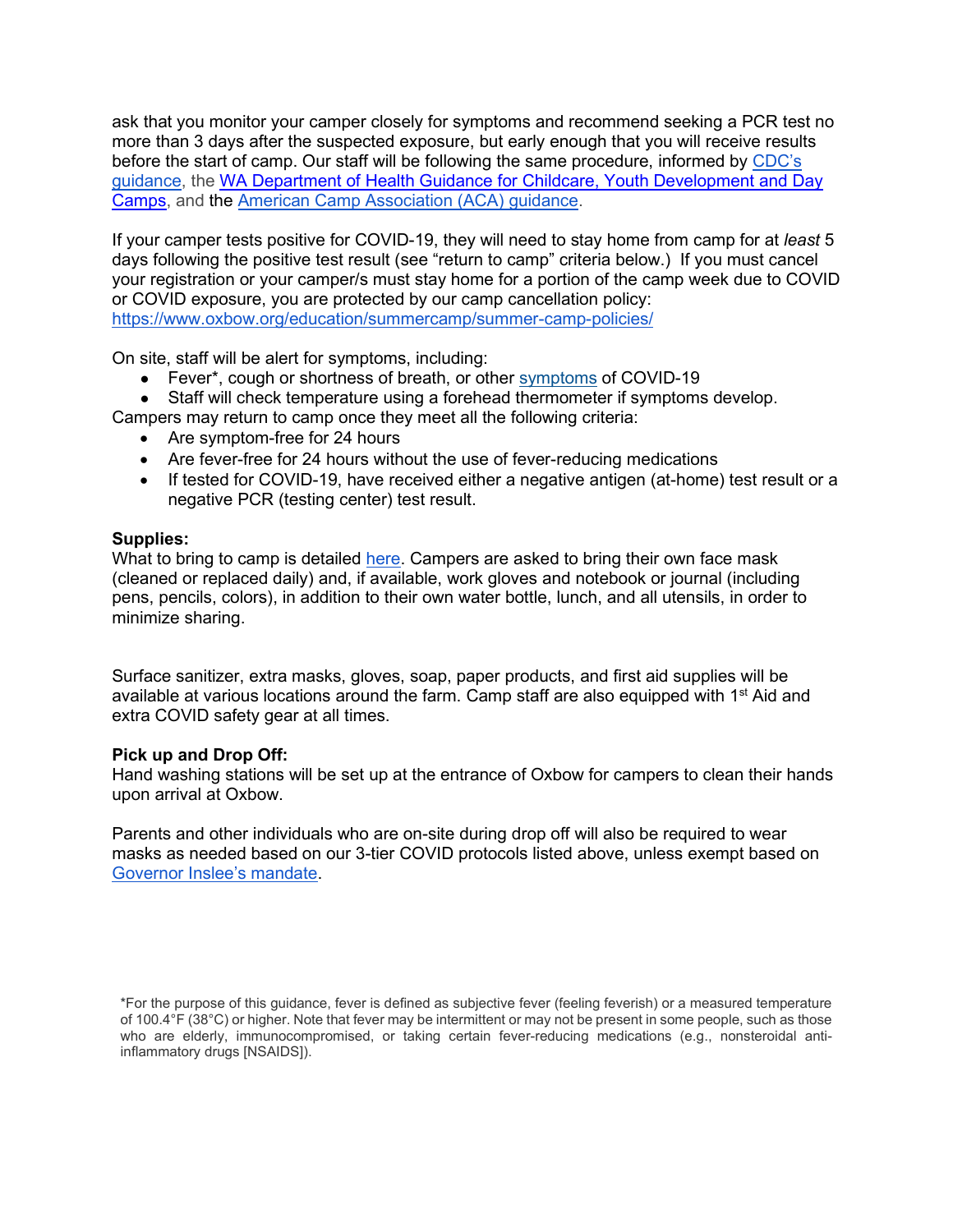Campers must have their temperature taken daily either before coming to Oxbow or upon arriving. If campers have a fever\* they will be asked to return (or stay at) home. Parent/guardian and camper will be asked daily if the camper has any symptoms of COVID-19 (shortness of breath, flushed cheeks, difficulty breathing, cough). Additional symptoms are not limited to, but may include:

- Fever or chills
- Cough
- Shortness of breath or difficulty breathing
- Fatigue
- Muscle or body aches
- Headache
- New loss of taste or smell
- Sore throat
- Congestion or runny nose
- Nausea or vomiting
- Diarrhea

Parents will be asked to complete a daily sign-in acknowledging their camper has been assessed for potential symptoms.

#### **Social Distancing on site at Oxbow:**

Campers will be placed in groups, typically with a 10:2 camper to staff/volunteer ratio. Campers will spend their entire week with this cohort.

- The vast majority of camp activities will take place with all people spaced 6 feet or more apart.
- Campers should bring masks and be prepared to wear them during various camp settings and activities (based on our 3 tier COVID protocol system), especially when activities require campers to be spaced less than 6 feet apart. Masks need to be washed/replaced daily.

Signage will be posted to remind campers and staff of social distancing, hand washing and sanitation procedures.

Camp staff will keep records of when campers come in close contact\*\* (interactions within 6 feet for more than 15 cumulative minutes, especially if done so without masks or if coughing or sneezing occurs), as well as who is in their weekly cohort. This information will be used to notify camper families in the event of a suspected COVID exposure/case.

Campers who are siblings or are from the same household can be exempted from social distancing measures.

### **Hygiene and sanitation:**

\*\*Data are insufficient to precisely define the duration of time that constitutes a prolonged exposure or close contact. Recommendations vary on the length of time of exposure, but 15 minutes of close exposure can be used as an operational definition. Brief interactions are less likely to result in transmission; however, symptoms and the type of interaction (e.g., did the infected person cough directly into the face of the exposed individual) remain important.